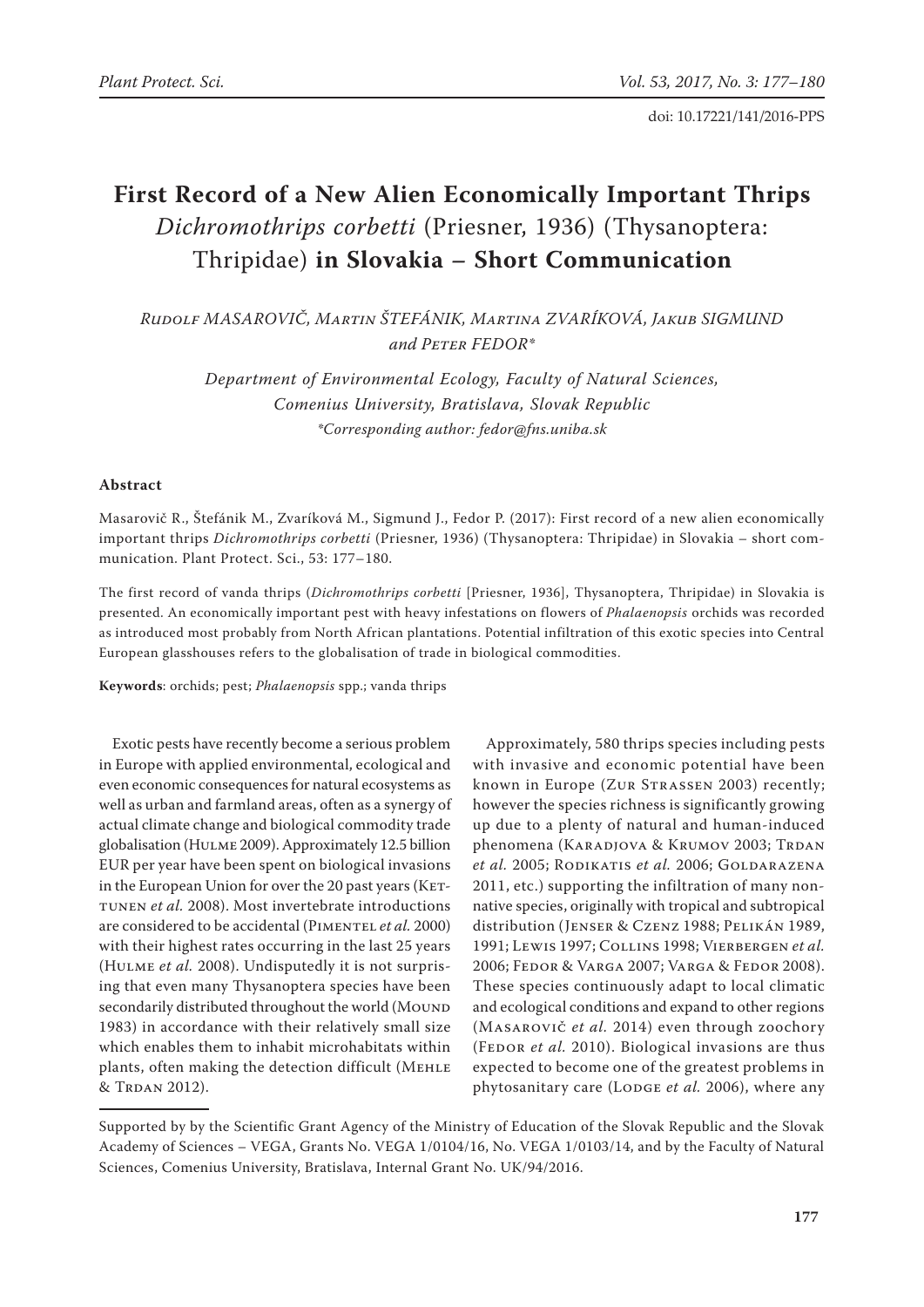detailed faunistic information, complex survey and monitoring may provide a key for effective control to reduce consequential economic losses (FEDOR et *al.* 2008, 2009, 2014; Varga *et al.* 2010).

Vanda thrips (*Dichromothrips corbetti*) (Figure 1), one of the relatively new pests in Europe, was first described by Priesner (1936) as *Anaphothrips corbetti*. It is known as an economically important pest species, causing damage on decorative plants, especially orchid flowers, which suffer from silver and brown patches (MOUND 1976) and numerous punctures (Seljak 2012) decreasing their aesthetic and commercial value (Szénási & Marczika 2011). It has been spread from South-Eastern Asia around the world, including Puerto Rico, Florida, Hawaii, India, Indonesia, Malaysia (West), Philippines, Singapore, Taiwan, Thailand, Australia (Northern Territory, Queensland), Fiji, French Polynesia, Samoa (Zur Strassen 2003; EPPO 2016: https://gd.eppo. int/taxon/ANAPCO/distribution – last updated Sept 13, 2016). The centre of diversity of *Dichromothrips* species appeared to be the Malaysian Region (MOUND 1976; Meena *et al.* 2011). Within Europe the species has been recorded only in the Netherlands (MANTEL & Vrie 1988), Belgium (Belgian Species List 2016), Hungary (Szénási & Marczika 2011), and Slovenia (absent, intercepted only) (Seljak 2012).

## **Material and Methods**

The thrips were recorded within a complex research on Thysanoptera diversity and their invasive potential in the Bratislava region (Slovakia). The specimens of *Dichromothrips corbetti* were sampled individually, using pincers and a brush as well as by shaking the flowers. AGA solution (84% of ethyl alcohol, 8.3% of glycerol, 8.3% of acetic acid) was used as a conservation liquid. Thrips were mounted according to the standard preparatory techniques used for thrips (Sierka & Fedor 2004; Fedor *et al.* 2012) and determined according to MOUND (1976) and ZUR STRASSEN (2003). The material was deposited in the collections of the authors.

# **Results and Discussion**

Hundreds of specimens, especially adult females and larvae, were obtained on potted orchid (*Phalaenopsis* spp.) cultivars in two distant stores (first:



Figure 1. Visible injuries on *Phalaenopsis* orchid flowers caused by *Dichromothrips corbetti* (photo: M. Štefánik)

48°12'21.12''N, 17°01'15.14''E, 174 m a.s.l. and second: 48°09'40.73''N, 17°10'46.79''E, 132 m a.s.l.) of the retail chain with specialization in garden supplies in Bratislava on  $12^{th}$  and  $16^{th}$  September 2016. Almost each flower was visibly stippled, scared or showing silvering discoloration typical of thrips feeding (Figure 1). The infested plants were imported most probably from the northern part of the African region (personal communication).

*Dichromothrips corbetti* (Figure 2) is well distinguished by the dark body colour, yellow tarsi, and distal parts of tibiae, brown fore wings with pale base and two distal setae, eight segmented antennae



Figure 2. Adult of *Dichromothrips corbetti* (photo: M. Štefánik)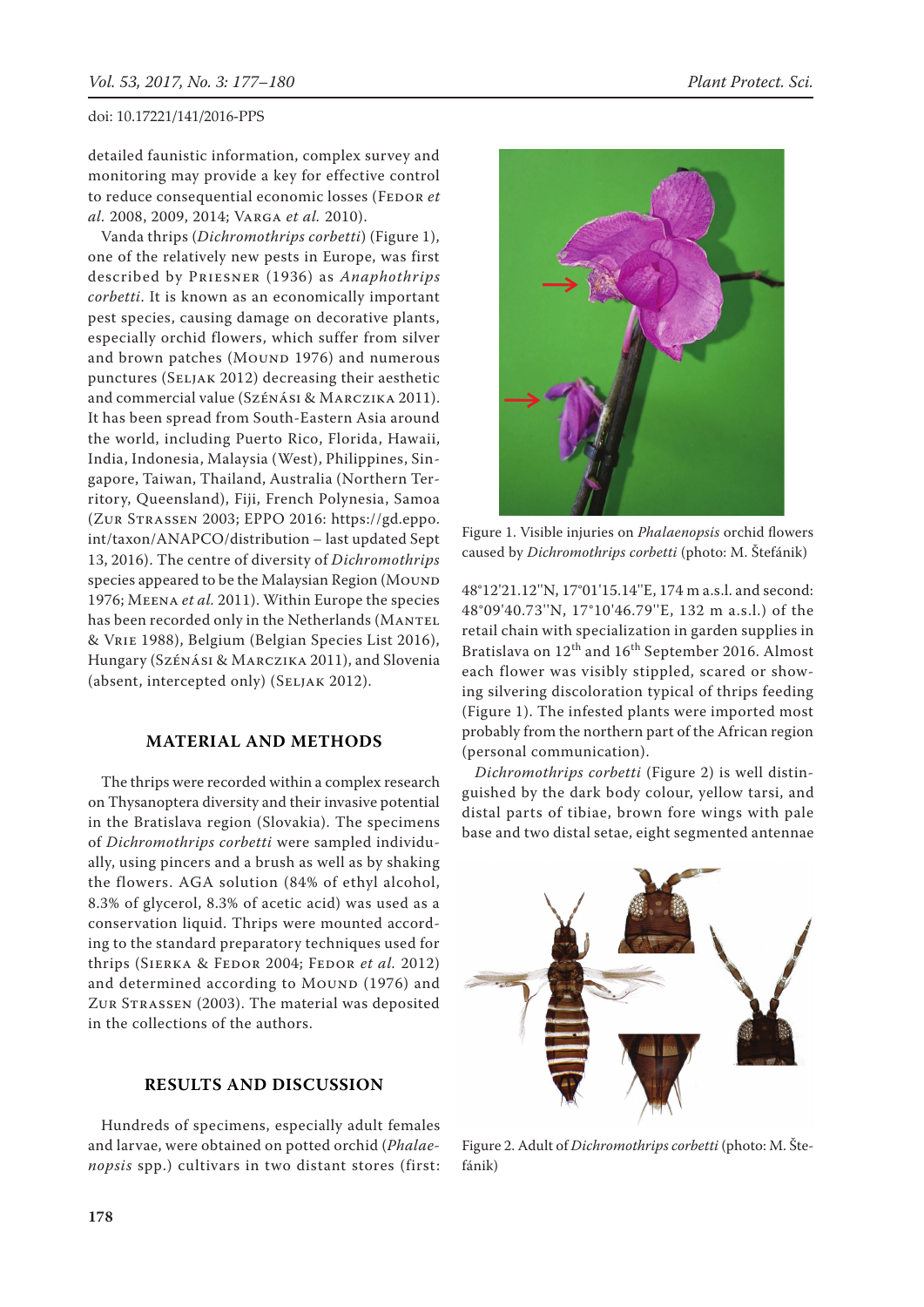with long forked sensoria on segments III and IV. Interocellar setae arise outside of the ocellar triangle. Pronotum remains without any long noticeable setae. Pronotum and metanotum are characterised by visible transverse lines. Ferna is complete, spinula on mesonotum is present, metanotum spinula faints. Abdominal tergites are distinguished by many lateral transverse lines that are absent medially. Tergite VIII bears a well-developed and complete comb of setae on the posterior margin (MOUND 1976; ZUR Strassen 2003).

*Dichromothrips corbetti* feeds on juices of orchid flowers and belongs to the oligophagous specialists. It occurs mostly on *Ascocenda* spp., *Cattleya* spp., *Cymbidium* spp., *Dendrobium* spp., *Phalaenopsis* spp. and *Vanda* spp. cultivars (ZUR STRASSEN 2003; SELJAK 2012). All of these, except for *Cattleya*, are Old World genera. *Dichromothrips corbetti* represents the major pest of concern in China (REITZ et al. 2011). MORITZ (2006) considered vanda thrips to be an adaptable polyphagous species with the potential of spreading to Middle Europe. Although it belongs to the tropical species being able to survive mostly in greenhouses in temperate climate conditions, it can be a serious threat to large-scale production of orchid plants (SELJAK 2012).

Tropical orchids have become attractive decorative plants in Europe since the global trade in ornamental species appeared. In this regard, *Dichromothrips corbetti* was considered as a potential pest of orchid flowers, the most valuable parts of the plant. Vanda thrips spread easily from original plantations through European garden stores to local growers and consumers, leading to great damage to flowers. In artificially heated places, especially with insufficient pest control, the populations may survive for longer periods. Therefore, the careful phytosanitary monitoring of transported orchids supports the effective pest control for Central European countries.

### **References**

- Belgian Species List (2016): *Dichromothrips corbetti* (Priesner, 1936). Available at http://www.species.be/fr/7664 (accessed Oct 12, 2016).
- Collins D.W. (1998): Recent interceptions of *Echinothrips americanus* Morgan (Thysanoptera, Thripidae) imported into England. The Entomologist's Monthly Magazine, 134: 1–3.
- Fedor P.J., Varga L. (2007): The first record of *Gynaikothrips ficorum* Marchal, 1908 (Thysanoptera) in Slovakia. Thysanopteron – Pismo Entomologiczne, 3 (1): 1–2.
- Fedor P., Doričová M., Masarovič R., Sierka W. (2012): Strapky (Thysanoptera) Slovenska. Bratislava, Comenius University: 184.
- Fedor J., Doričová M., Dubovský M., Prokop P., Sierka W., Kiseľák J., Zvarík M. (2010): Cereal pests among nest parasites – the story of barley thrips, *Limothrips denticornis* Haliday (Thysanoptera: Thripidae). Entomologica Fennica, 21: 221–231.
- Fedor P., Malenovský I., Vaňhara J., Sierka W., Havel J. (2008): Thrips (Thysanoptera) identification using artificial neural networks. Bulletin of Entomological Research, 98: 437–447.
- Fedor P., Vaňhara J., Havel J., Malenovský I., Spellerberg I. (2009): Artificial intelligence in pest insect monitoring. Systematic Entomology, 34: 398–400.
- Fedor P., Peña-Méndez M.E., Kucharczyk H., Vaňhara J., Havel J., Doričová M., Prokop P. (2014): Artificial neural networks in online semiautomated pest discriminability: an applied case with 2 thrips species. Turkish Journal of Agriculture and Forestry, 38: 111–124.
- Goldarazena A. (2011): First record of *Thrips hawaiiensis* (Morgan, 1913) (Thysanoptera: Thripidae), an Asian pest thrips in Spain. Bulletin OEPP/EPPO, 41: 170–173.
- Hulme P.E. (2009): Trade, transport and trouble: managing invasive species pathways in an era of globalization. Journal of Applied Ecology, 46: 10–18.
- Hulme P.E., Bacher S., Kenis M., Klotz S., Kuhn I., Minchin D., Nentwig W., Olenin S., Panov V., Pergl J., Pyšek P., Roques A., Sol D., Solarz W., Vila M. (2008): Grasping at the routes of biological invasions: a framework for integrating pathways into policy. Journal of Applied Ecology, 45: 403–414.
- Jenser G., Czenz K. (1988): Thysanoptera species occurring frequently on cultivated plants in Hungary. Acta Phytopathologica et Entomologica Hungarica, 23: 285–289.
- Karadjova O., Krumov Y. (2003): *Echinothrips americanus* Morgan (Thysanoptera: Thripidae), a new pest of the Bulgarian greenhouses. In: Proceedings International Scientific Conference 50<sup>th</sup> Anniversary of the University of Forestry, Plant Protection Section, Apr 1–2, 2003, Sofia, Bulgaria: 122–125.
- Kettunen M., Genovesi P., Gollasch S., Pagad S., Starfinger U., ten Brink P., Shine C. (2008): Technical support to EU strategy on invasive species (IAS) – Assessment of the impacts of IAS in Europe and the EU (final module report for the European Commission). Belgium, Institute for European Environmental Policy (IEEP): 44.
- Lewis T. (1997): Thrips as Crop Pests. Wallingford, CAB International.
- Lodge D.M., Williams S., MacIsaac H.J., Hayes K.R., Leung B., Reichard S., Mack R.N., Moyle P.B., Smith M., Andow